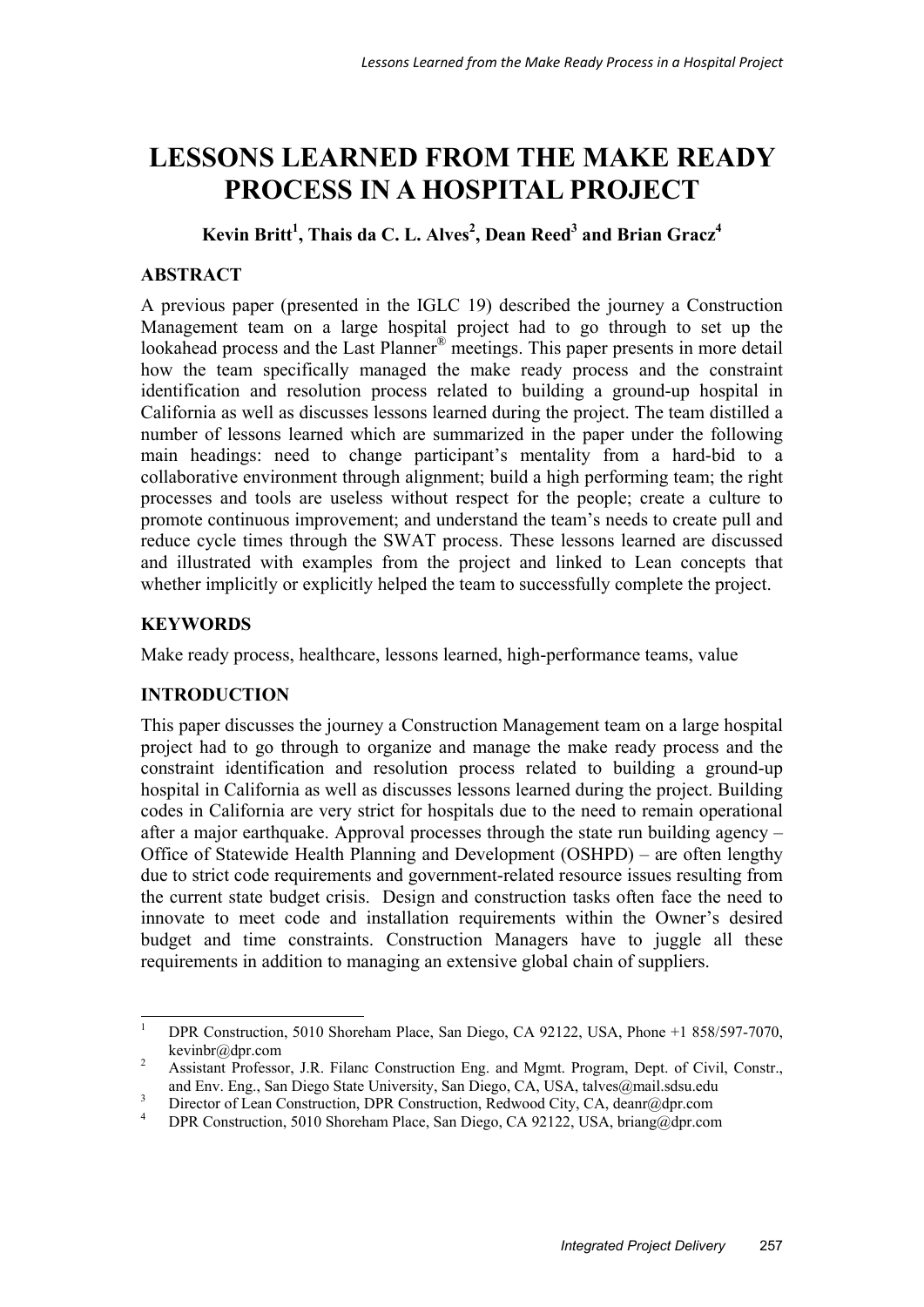In this context, the team distilled a number of lessons learned which are summarized in the paper. These lessons learned are discussed and illustrated with examples from the project and linked to Lean concepts that whether implicitly or explicitly helped the team to successfully complete the project.

## **ALIGNMENT, INTEGRATED PROJECT DELIVERY, AND THE MAKE READY PROCESS**

Alignment is included in the Construction Industry Institute's list of best practices and it is defined as: "(t)he condition where appropriate project participants are working within acceptable tolerances to develop and meet a uniformly defined and understood set of project objectives" (CII 2011). The objectives set by the owner provide the starting point for designers and builders to define additional objectives, which also merge with their business objectives, and will be deployed to project participants and communicated through different documents (CII 2003).

During the process of communicating project objectives to the team, feedback links are important to promote consistency between the set objectives, practices, and actions to implement the owner's wishes (CII 2003). Primary mechanisms to communicate the objectives and promote alignment include, but are not limited to, request for proposals (RFP), contract documents, policy and procedure manuals, and preconstruction meetings. Reinforcing mechanisms might include weekly progress meetings, executive level reviews, toolbox safety talks, and direct, open communication (CII 2003).

Alignment of different systems necessary to manage a project is also important for its successful completion and for the implementation of an *integrated project delivery (IPD)* environment. A team might fully adopt an IPD contract or choose to implement basic IPD tenets in terms of collaboration and organization, use lean principles/tools, and risk/profit sharing aiming at an "IPDish" environment. It is worth noting that not all teams, projects, and environments might be suited to a full IPD agreement; thus the existence of what NAFTA et al. (2010) calls IPD-ish or IPD "lite" projects.

In an IPD environment, Darrington et al. (2009) stress the importance of the triad project organization, commercial terms, and operating system proposed by the Lean Construction Institute. *Project organization* comprises the definition of how participants are organized to deliver the project, how they communicate, and collaborate including but not limited to the existence of mechanisms to promote integrated governance and high performing teams (with key players of the project engaged in the decision making process). The *commercial terms* comprise the contractual structure of the project, how that is organized to support the organizational and operating systems, and how it defines risk/profit sharing, incentives and contingency, among other contractual clauses. Finally, the *operating system* comprises the definition of how the project will be managed and the use of practices that reflect a production philosophy that promotes the reduction/elimination of wasteful practices, the management of tasks to deliver value to the client and a smooth work flow to the trades, and the enhancement of communication among team members.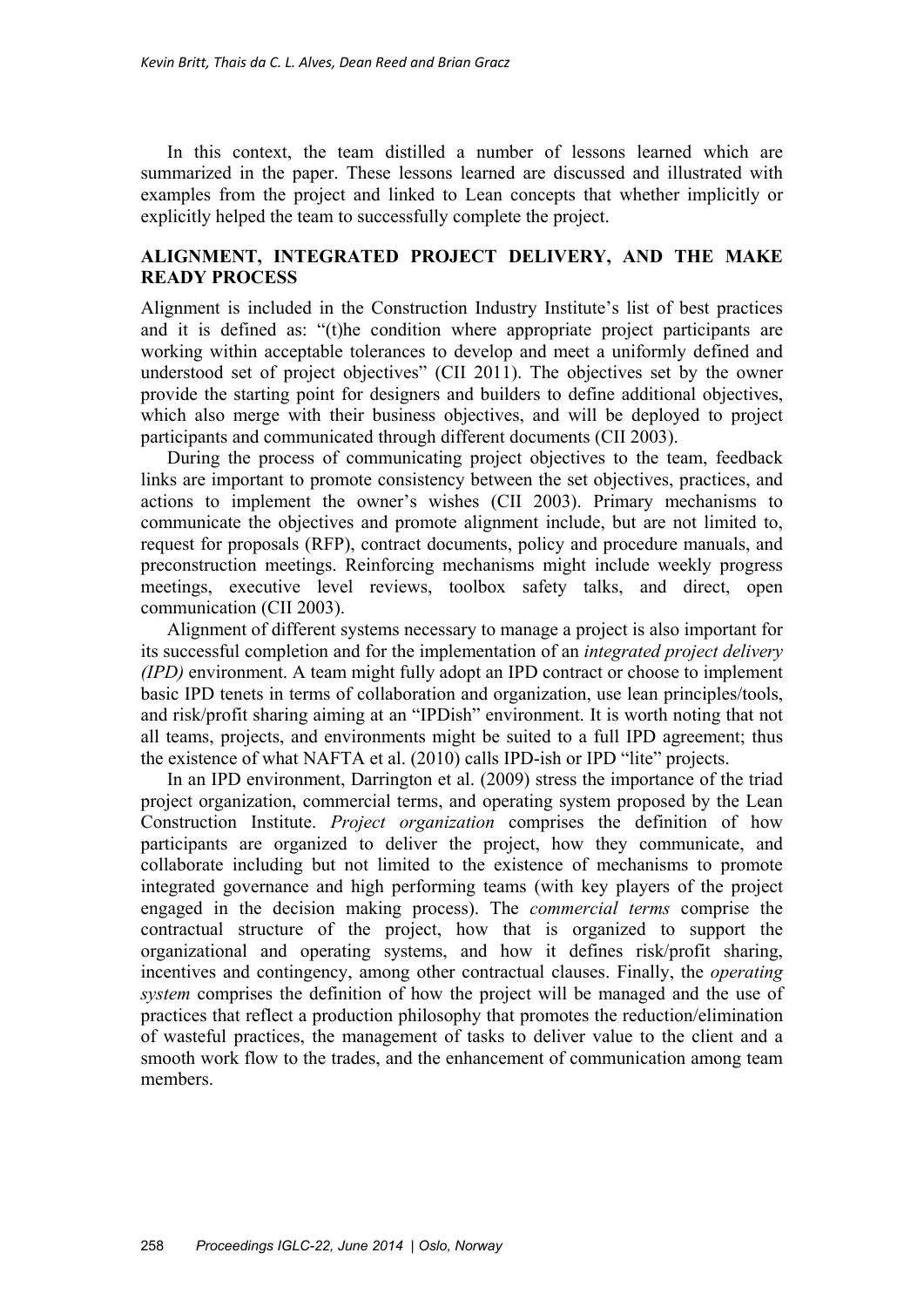#### **THE OPERATING SYSTEM AND THE MAKE READY PROCESS**

One of the distinct characteristics of IPD and IPD-ish projects is the use of Lean Construction concepts, principles, and tools to manage production and to define its operating system. Differently from other delivery methods which do not address the operating system in detail (Darrington et al. 2010), IPD-like project teams tend to be well-versed in Lean tools or at a minimum to make an effort to implement them (AIA 2012).

Along these lines, the definition of commitments and the process of tracking how many of the promises made are in fact honored week after week are at the core of the Last Planner<sup>®</sup> System (LPS) (Ballard 2000), which is usually the backbone of production management in IPD projects. Within the LPS, great attention is paid to properly identifying and defining tasks, as well as making them sound before they are assigned to production crews aiming at shielding production from uncertainty and variation (Ballard and Howell 1998). The process of screening tasks for constraints (or roadblocks) and addressing issues that need to be resolved before tasks hit the construction stage is called the *make ready process* (Ballard 2000). This process is crucial to secure commitments from trades, designers, owners, and other participants because no one wants to promise to complete a task that cannot be done if constraints are not removed. The make ready process requires that key players embrace the project's objectives and work together to assure constraints will be addressed.

Along these lines, the efforts to align the team's objectives, work to remove constraints and promote flow, and to create an IPD-ish environment could be seen in the project discussed. The case presented addresses specifically the efforts the team made to improve their make ready process which supported, as well as benefitted from, the alignment of the team and ultimately contributed to the successful delivery of the project.

### **THE PROJECT**

The project described in this paper is a large \$945 million dollar healthcare facility in San Diego County (740,000 SF building, 60,000 SF central plant) within a 53 acres area with 32 of these being usable area. The hospital has 360 patient rooms (288 at opening), 12 operating rooms, and 48 emergency department treatment rooms, and its construction duration was 54 months. The project was built under a Construction Management at Risk (CM at risk or CM/GC) delivery method using multi-prime contracts (83 separate contracts). Key trade contractors had incentive-based contracts and were part of a high performing team described later in the paper.

In total, 4,166,965 work hours were used to build this facility by 925 onsite craft workers, and 80,000+ agency inspections were performed. Regarding document processing, 6,282 requests for information (RFIs) were processed, as well as 2,041 project submittals, 731 OSHPD change orders and 340 architect's supplemental instructions. 150 professional staff personnel were based onsite. The project was completed 4 days ahead of the initial schedule completion and the team achieved \$36 million in savings to the Owner.

It is worth noting that the high number of RFIs in this project was really a result of two things: 1) being an OSHPD project where every change has to be documented in some "official paperwork" from the design team. Many of the changes required RFIs before the team would be allowed to proceed in the field; 2) There were numerous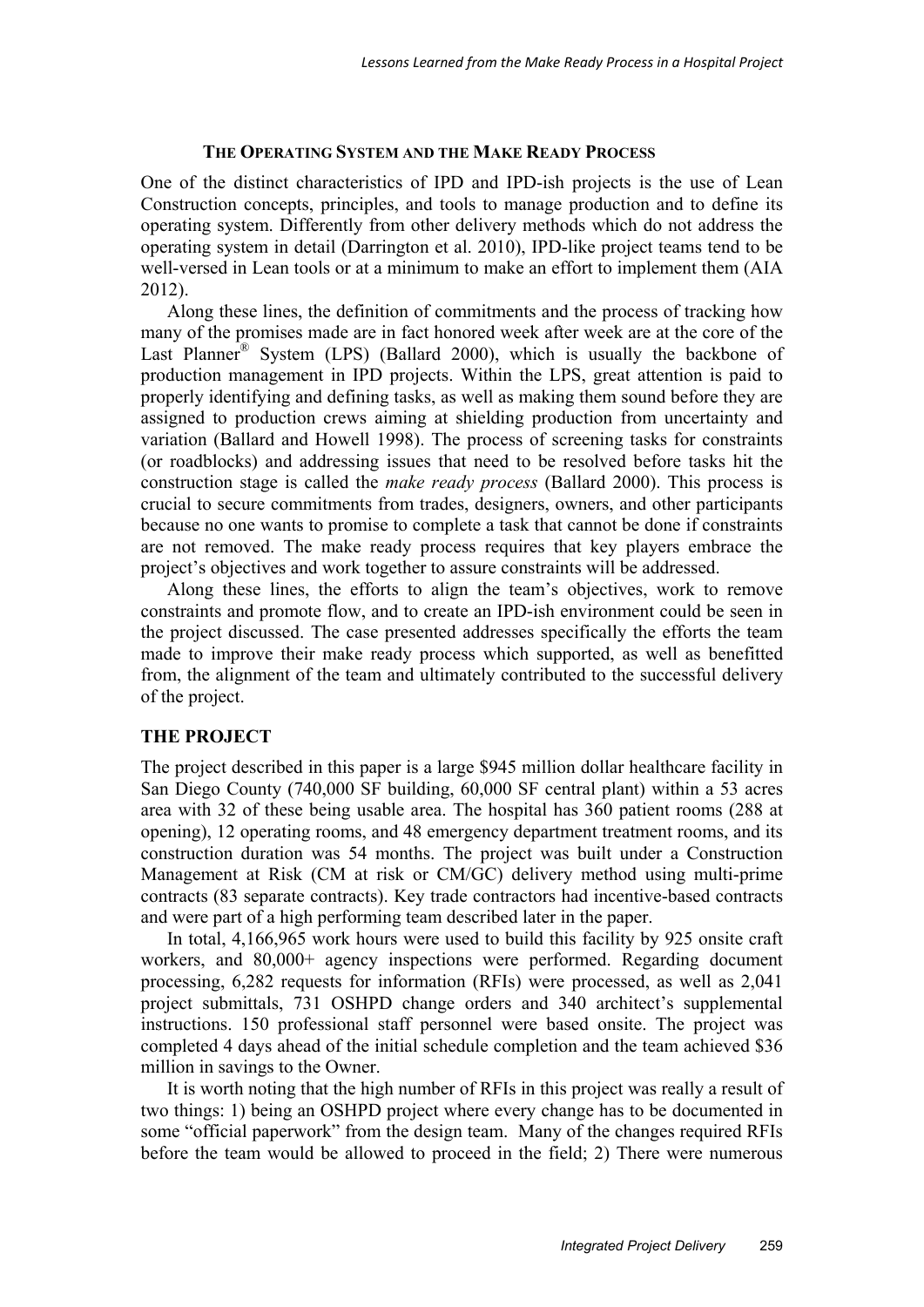design packages on this project that all ran through the state agency separately. This process resulted in questions that were answered after an official permit via RFI before they were captured in a construction change that went back through OSHPD. This was done to assist with procuring / planning the work.

The project's design phase ran from 2004 to 2008 and construction began in late 2007. However, a replacement CM was brought into this project in July 2008 when grading and mass excavation were completed and construction was well under way for the sub structure. Even though the replacement of the original CM occurred relatively early in construction – about 15% of the way through the foundations of the Hospital, there were problems that had been building up in the project. The dynamics of the project were heading towards a culture of placing blame, lack of alignment, lack of accountability, problems with the decision making process, and most importantly, a significant lack of trust by many parties.

In order to deliver such a large and complex project the team had to devise ways to align the team members and promote collaboration. The following sections focus on how the team worked on the make ready process to solve problems ahead of production and promote flow, and the lessons they learned along the way. The discussion presented is based on accounts of two of the authors who were part of the managerial staff employed by the CM and indicators collected by the team throughout the project.

### **THE MAKE READY PROCESS AND THE SWAT PROCESS**

During the early stages of production planning on the project, the team's primary focus was attempting to instil a collaborative planning environment for the trade contractors (TCs) to make production commitments. The concept of shielding production or making work ready was treated as a by-product and often seen as an annoyance or hindrance to the main focus of the meetings. Too often, the CM's project managers felt as if TCs were providing 'excuses' for their inability to plan or perform work by communicating lists of information that they did not have. When the TCs communicated items they needed, such as answers to requests for information, change orders, coordination issues, etc., the CM felt they were adequately tracking this information since topics were being written down on a white board during the meetings. Assumptions were that the CM staff members were taking notes about the relevant issues during the meetings and then discussing these issues with people who could help addressing them or writing requests for information (RFIs) to get things moving after the meetings. Moreover, there was an assumption that issues were adequately being resolved since a group of executive leaders on the Owner, CM, design, and trade contractors sides outside of the production meetings were discussing the issues in coordination meetings. However, the issues were not being resolved fast enough to align with the priorities and fast pace of production crews. Major project issues such as defective HVAC equipment, OSHPD special seismic certifications, and supplemental seismic support steel coordination and installation issues were being addressed and solved, but not ALL problems and constraints impacting production were receiving equal attention. There was a perception by project participants that the main focus should be on the major issues that could stop the project and the smaller issues would work themselves out even if they caused out-of-sequence work due to 'work arounds' (proceeding with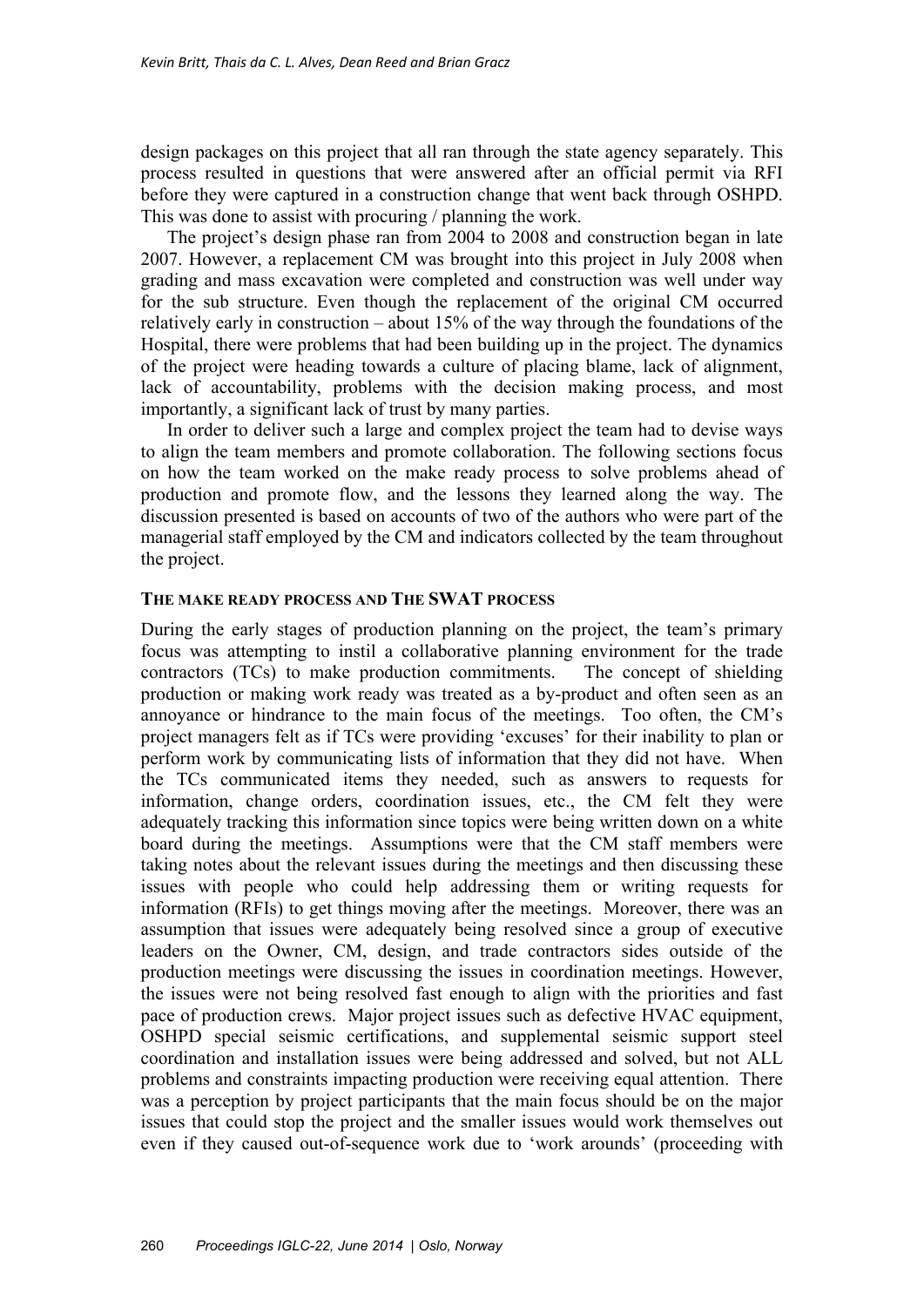work without having all the right information and then not completing certain areas 100%).

The CM made many tweaks and modifications to the production process because the CM's team was getting frustrated by lack of TCs participation and engagement on the definition of production commitments. In reality, it was very challenging for foremen and TC managers to make sound commitments because they did not have the information, e.g., RFIs, change orders (COs), they needed to make sound commitments.

The project started preconstruction in 2006 while construction started in late August of 2007. The replacement CM was awarded the work in May 2008 and it took over on July 7th, 2008. With that the CM started immediately with establishing new project processes and began the High Performing Team (HPT) process in September 2008. However, real change did not start until the HPT was really established and functioning which took about a year.

Eventually in April 2010, dedicated meetings were conducted with key onsite design, Owner, and CM leads to attempt to align the production needs with the workloads of the design staff. This was an attempt instill a Last Planner methodology for design managers to harvest commitments from design teams to achieve quicker responses of the traditional processes for RFIs, COs, and other design-related documents. At this point, the architect was still referencing and expecting 'review time' that contract language gave to respond to RFIs, review submittals, and perform other required tasks. The meetings were held in a conference room at the site and questions were asked to the architect – "When will you commit to answering RFI #xxxx?", "When will you commit to issuing COxxxx to OSHPD?" Nevertheless, there was a problem with these meetings: the group attending the meetings was not in direct communication with field foremen who knew the details of issues needing to be resolved where the issues were happening – in the field. While a handful of the right people were in the conference room, the people who knew the most about issues were not present. 'Middle layer' managers were present at the meetings attempting to pass information up from the field and communicating information back from designers/engineers who were sitting in companies' headquarters offsite.

By November 2010, the dedicated meetings were still not able to effectively resolve issues in a timely fashion. A strategic meeting on 11/30/10 was held by an Owner representative, the architect lead, the CM project executive, and the main author who at the time worked in the project as a "roadblock expeditor". The group decided that they needed to change/improve any process that needed to be changed so that all the right people could be connected and issues could be addressed. The key result of this meeting was that the Owner agreed to pay the designers and engineers (who had been located in their corporate offices) for additional time and travel to site. Three days later, the team started weekly meetings with the Owner representatives, the CM, the designers, and the TC foremen that were held in the field looking at key issues at the very location where they were happening – as soon as they were discovered and prior to any formal written documentation. In an attempt to label this process with something new and to communicate the seriousness of it, the group called themselves the "SWAT" team as a reference to **SWAT** (acronym for "**S**pecial **W**eapons **A**nd **T**actics") which "is a commonly used proper name for law enforcement units, which use military-style light weapons and specialized tactics in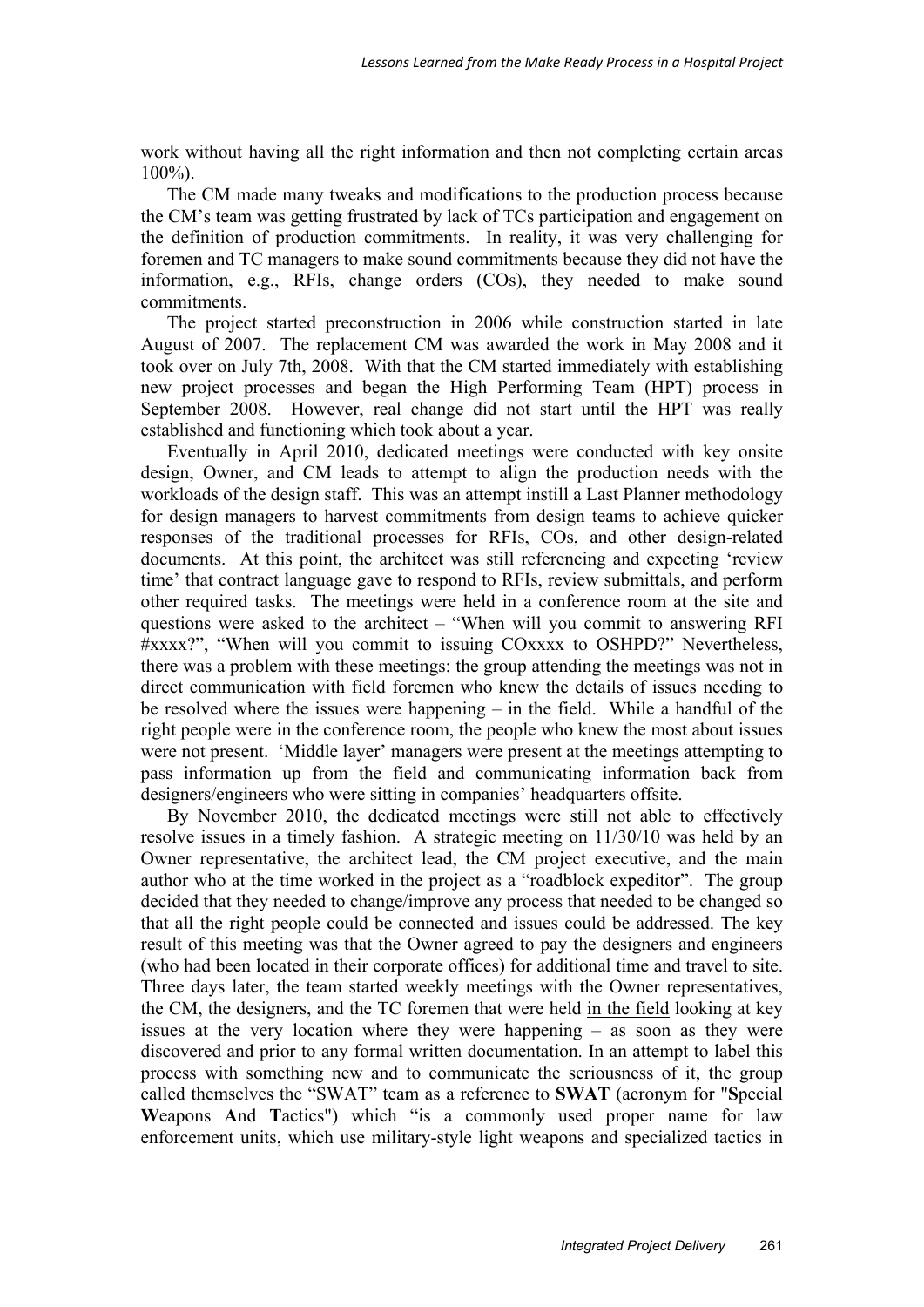high-risk operations that fall outside of the capabilities of regular, uniformed police" (Wikipedia 2014). As a result, the SWAT process was born with the primary objectives of conquering the make ready process and addressing/removing constraints.

During the course of this project a software tool was adapted to manage constraints in a visual format and an innovative process was developed to increase the flow of information into the field. Different types and severity of constraints require review and approval from different members of the construction team involving the CM, the Owner, subcontractors, designers, suppliers, and OSHPD. The quantity of constraints was considerable and could not be tracked effectively and visualized accurately outside of structured meetings. This large number of constraints to be resolved was due to on-going value engineering efforts and the way the packages were structured for submission for review and approval. Additionally, the Owner allowed many end-user changes even during construction.

In order to improve visibility and understanding of the interconnectedness of constraints to the flow of work and production, the Construction Manager adapted a tablet based visual punch list software to identify and track project constraints. After the process was implemented constraints were prioritized according to their urgency and whether or not they could be resolved at the construction site with the project team or would need OSHPD approval. The team implemented "SWAT meetings" which enacted the go and see mentality of project issues using this visual tool; the Owner supported having designers spend more time on site; and the CM held meetings that connected the designers and the trade foreman in the field at the location of the constraint. The process fostered intense collaboration among the project builders, designers, and Owner and resulted in faster removal of constraints.

On 12/3/10, the first SWAT meeting was deemed a success for several reasons. The meeting was attended by all key stakeholders in the project – contractors, design team members, and the Owner – and the CM team was finally able to connect the conversations between the people who needed information and the people who were providing information. Moreover, a detailed analysis of the open issues that were impacting production was completed and prioritized ahead of the meeting, and finally the prioritized items were walked with the right team including the foremen involved and many were resolved within 24 hours. For instance, the CM team was able to review an item on the field that was impacting overhead coordination above one of the hospital rooms. This problem had been on-going for several weeks and the design team had stated that the issue was resolved. After walking this issue with the foreman who had not received clear information and was still impacted, he was able to effectively communicate the true impacts and the issue was reopened, clarified, and resolved in a very timely manner

The software used to track RFIs and COs was modified to manage all running issues during the meetings, roadblocks, hot items, etc. The project staff was instructed to first bring issues to these meetings as opposed to following the traditional processes of writing RFIs, COs and other formal or informal documentation, such as emails, meeting minutes etc. Decisions on how to proceed with communicating an issue were defined on the spot from the executive stakeholders attending these meetings. The sense of urgency and morale spiked at this time among project participants. Foremen were happy to get information faster; they were inspired to be meeting with key design and Owner leads to work through issues.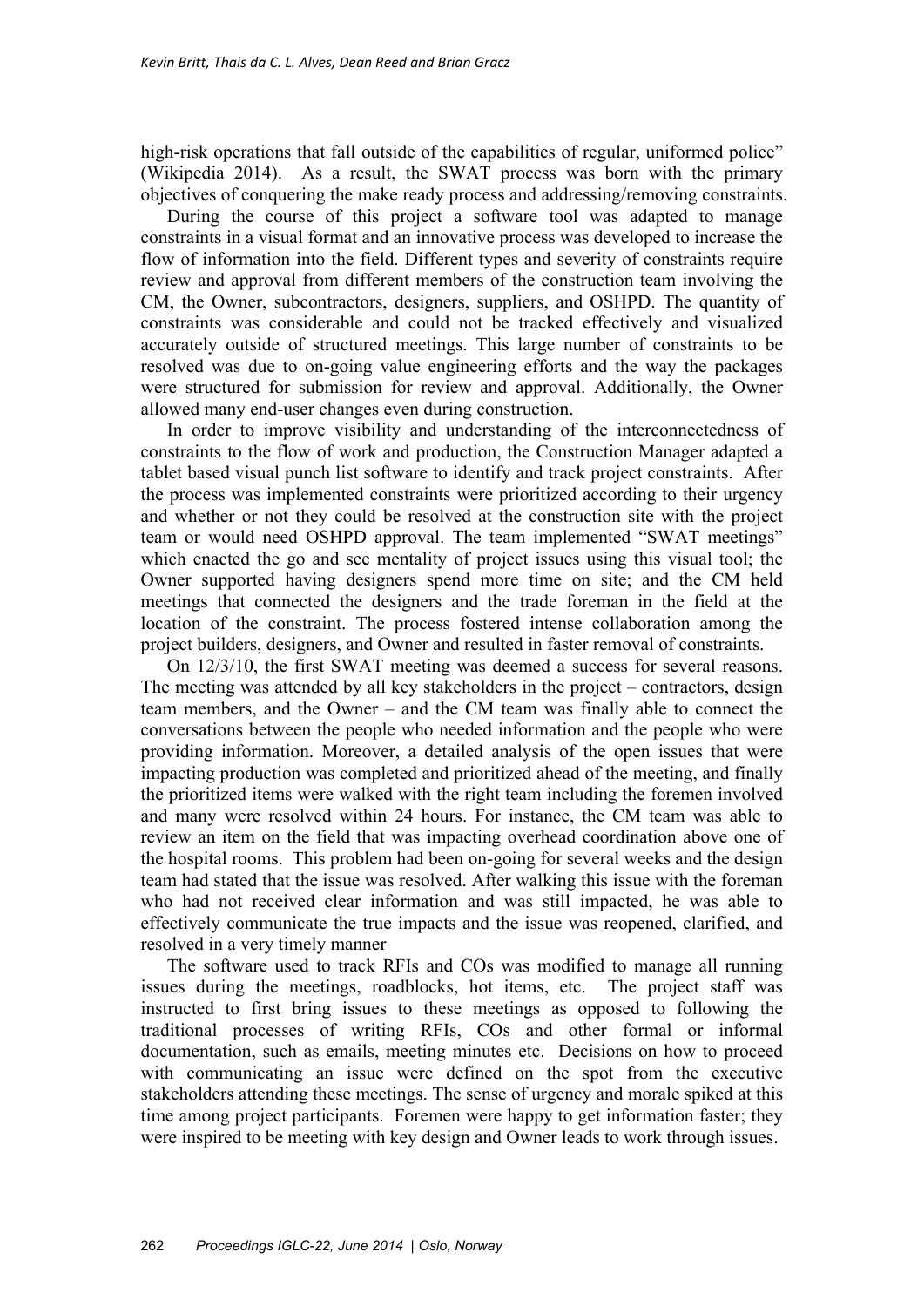An important benefit of the SWAT process was the improved quality of solutions and timing to resolve issues. Now that the right people were talking, people knew what should or should not be contained in RFI or CO documents. The process reduced information overload, which helped team members to focus on pressing issues instead of sorting through too much detail in RFIs and COs. A document triage team (consisting of SWAT team reps) was put in place to review CO documents after the drawings were prepared to flush out situations where designers attempted to add additional design information that was not discussed in prior meetings. The triage team was able to effectively prioritize and align the COs and RFI response against the priorities that were needed in the field – things already impacted or about to be impacted. Documents were condensed in their contents so that OSHPD field reviews could approve documents on a weekly basis. While this potentially added more CO and RFI documents, it kept progress moving forward in the field and avoided additional impacts. "Supporting the front lines" in the field became the team mantra.

This shaved a tremendous amount of process waste downstream when people needed to question "WHY" things were in CO documents that should not have been. In addition, once COs were approved by OSHPD, the handling of approved documents changed and improved (as they were priced and approved in parallel with the OSHPD review) so that they would be immediately released to the field to install (circumventing a detailed pricing exercise). This was able to happen because of the thorough quality control and prior approval to proceed with change by the Owner right when the issues resolution was first determined. The Owner's involvement in the SWAT walks and triage meetings can be credited as one of the reasons the process started working so well.

Another ancillary benefit of the SWAT sessions was that production meetings were improved and more efficient. Teams no longer needed to drill down on the details of a roadblock during planning meetings – they simply added the subject and key data into the tracking tool that everyone was using which automatically added it to the next SWAT agenda. This essentially was scheduling a meeting between field last planners and designers to flush out the details of an issue in smaller groups with the right people versus large meeting environments with people not interested in resolving issues not related to their trades.

Moreover, teams now knew who the 'right people' were to go to get things resolved and information could be communicated directly with them rather than following a traditional process of logging documents and then discussing as agenda items in large meeting formats with the Owner, Architect, and CM (such as OAC Meetings which were eventually cancelled as they were non-value added). Everyone shared the same sense of urgency to achieve milestones and area completions since ALL the 'right people' were regularly in the field seeing progress and addressing constraints which impaired the work of trades. The teams began to form a true sense of teamwork to achieve a common mission to complete the project. This was not happening in the bureaucratic processes that existed prior to the SWAT process. This teamwork was crucial as it worked well during the last year during the much needed final – and crucial – push of the project. The same SWAT mentality and process was rolled into the completion/punch list processes at the end of the project. That resulted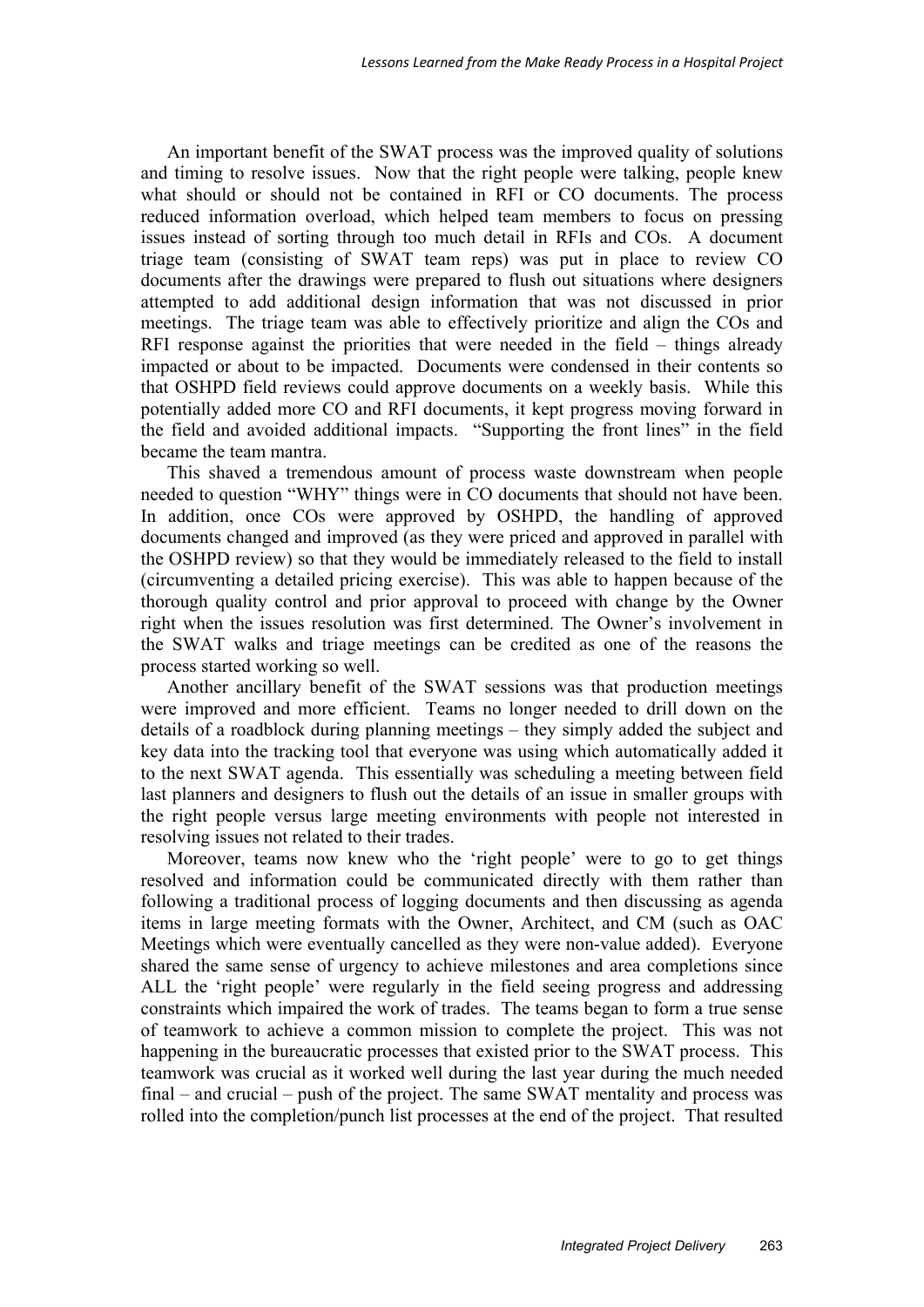in the project having zero open punch list items when the project was turned over to the Owner at substantial completion.

### **LESSONS LEARNED**

CII (2011) considers the practice of documenting and sharing lessons learned as one of its best practices and defines it as "(a) critical element in the management of institutional knowledge, an effective lessons learned program will facilitate the continuous improvement of processes and procedures and provide a direct advantage in an increasingly competitive industry." The change in the make ready process just described did not happen as a consequence of the implementation of the SWAT process alone and many lessons were learned throughout the change. It was a result of other structural changes in the way the project was run and how stakeholders (all the way from the Owner representatives to the foremen and workers in the field) communicated. The team intentionally worked to avoid the five dysfunctions of a team as indicated by Lencioni (2002): absence of trust, fear of conflict, lack of commitment, avoidance of accountability, and inattention to results. The project went through a long road of trust building by understanding how key people were addressing the project, their work, and their role in accomplishing major milestones. The following list of lessons learned address important nuggets of experience gained by the team.

### **LESSON 1: BUILD A HIGH PERFORMING TEAM.**

Even though the project did not have a formal IPD agreement, or contractual language defining the mechanics of how collaboration would take place, participants agreed to create a high performing team (HPT) to align interests, engage key project participants, and to efficiently resolve issues. The HPT members were the Owner representative, the CM, the architect, and the structural designer; they had the executive authority to make changes but needed to follow the contractual requirements to do so. The HPT included two representatives from the Owner. When strategies were discussed within the HPT Meetings that required a contractual change they were executed outside the meeting by these members. An example is the additional services for the Architects to complete the on-wall coordination or the CM's services to extend into supporting the fit-up and activation of the hospital. This team agreed to define incentives for beating the project's budget and also defined risk provisions in their individual contracts to deal with budget overruns. For instance, trade contractors had cost plus fee contracts to reduce risk and promote collaboration, and they also agreed to put some of their profit at risk if the budget was not met while also receiving incentives for savings (shared savings).

The HPT was also tasked with monitoring how well the mission statement and core values for the project (Figure 1) were being achieved. A number of metrics were defined to track the implementation of core values in different work routines. For instance, to measure the implementation of the "trustworthy" core value the team measured the percent plan complete (PPC) indicator and worked towards learning from their plans.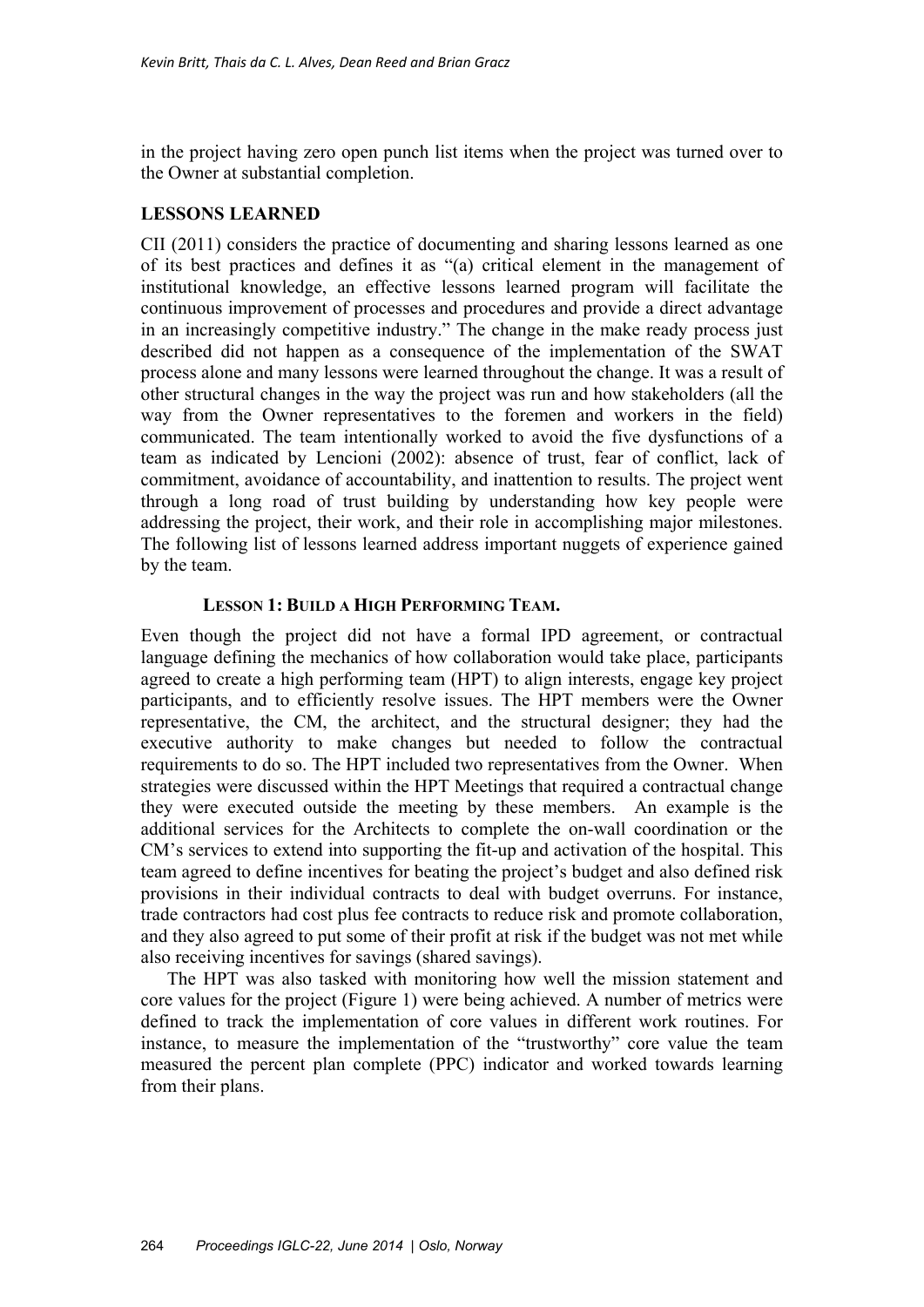#### **Project Mission Statement**  Revolutionize today to impact tomorrow: design, construction, and healthcare. **Project Core Values**  Pioneering – We challenge the norm. Trustworthy – We build with integrity. Proud –We excel in our craft. Inspired – We bring passion every day. United – We encourage common goals and celebrate shared success.

Figure 1: Project mission and core values

#### **LESSON 2: NEED TO CHANGE PARTICIPANT'S MENTALITY FROM A HARD-BID TO A COLLABORATIVE ENVIRONMENT THROUGH ALIGNMENT**

As mentioned already, the CM was hired to replace a previous CM while construction was already underway. It did not take long to realize that there was an obvious need to change participant's mentality from a fragmented design-bid-build (usually described as a defensive, "every man for himself" attitude) to a collaborative risksharing environment. When the CM was awarded the project there was open acknowledgement by the Owner that they were concerned over the budget and schedule of the project and were not sure if the information they had was still valid. Moreover, the earthwork and concrete TCs had completed a significant amount of change order work (approximately \$3M) and were not sure how it would be reimbursed. Also, there was a lot of finger pointing within meetings of who was not doing what and/or not meeting commitments. Finally, the Owner would not have made the exceedingly hard decision to switch CM without something really being wrong.

Contractors often develop the skills to protect their financial interests , and it takes time for them to realize the need for different behaviors in an IPDish environment like the one in the project. Early in the CM's work at this project, key trades (mechanical contractor, electrical contractor, structural steel, and cast in place concrete) completed an online survey to share their experiences in the project, and the answers were reviewed by the CM in a meeting facilitated by a consultant. This exercise helped the CM to understand the current environment and climate of the project and to draw a plan to move forward aligned with the reality of the project.

Moreover, a "virtual board of directors" consisting of key executives for the Owner, Architect, CM and Structural Engineer was created to promote intense communication and collaboration between these key players in the project and to begin building a trust based High Performing Team (HPT). They became better aligned through developing a charter with the project's mission and core values, which were then shared with team members of the key stakeholders on the project as a means to promote alignment of those involved with the project. The idea was to engage all the leadership in the HPT process so that everyone felt inspired to be part of the HPT, not just executives.

The exercises to survey the team's experiences and to create the mission and core values were also means to deploy the Owner's and internal clients' vision for the project. This is very much in line with Lean Thinking principles which call for the definition of customer value before work starts on the value stream that delivers a product. The client wishes were translated into a mission and core values for the project, and these were explained to the trades and the entire project value stream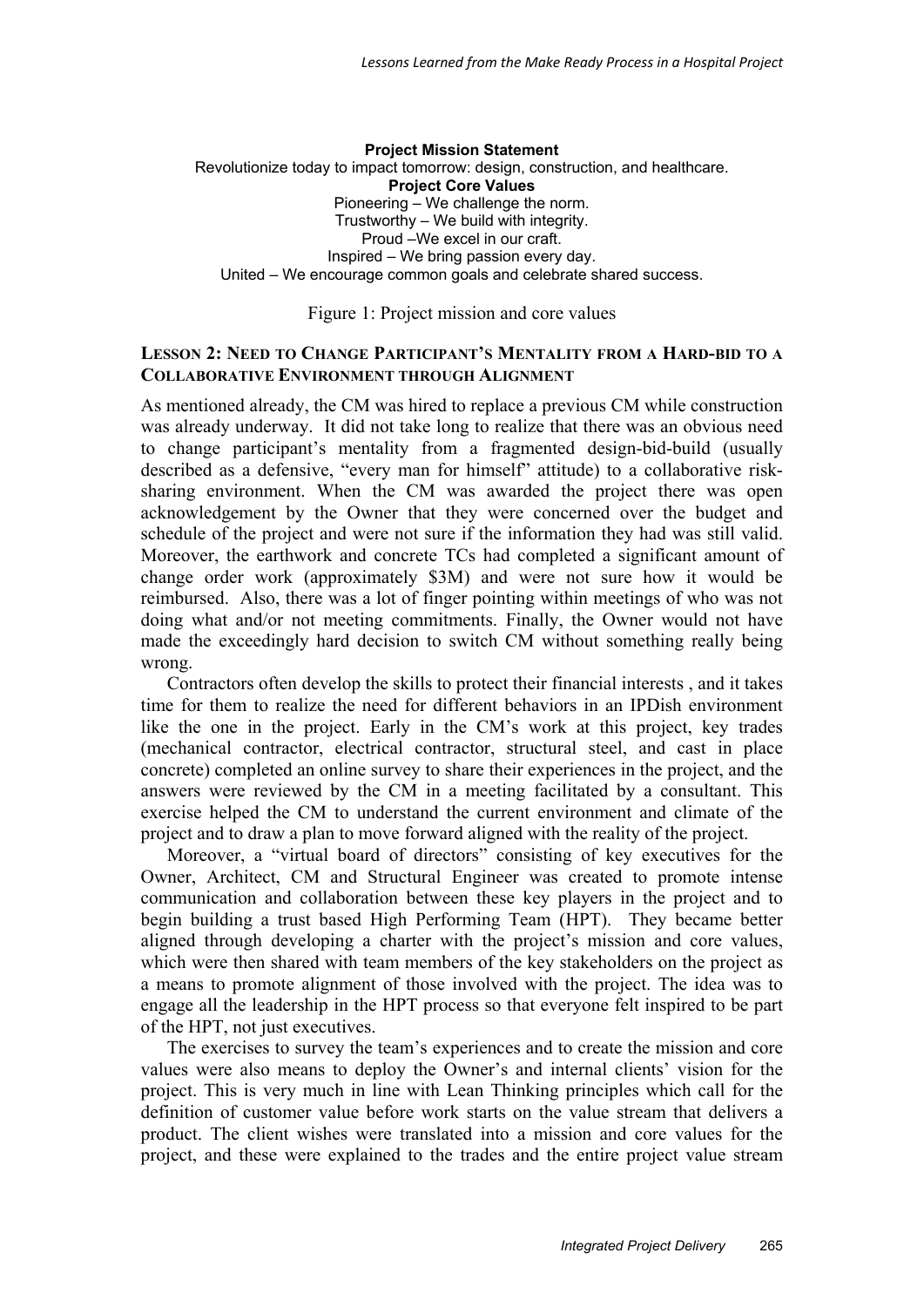(designers, managers, trade contractors, suppliers, inspectors, and OSHPD) as a means to creating accountability and aligning the team towards meeting the client's needs. The team became more and more aligned over time and that ultimately helped the make ready process as team members were engaged and committed to meeting major project milestones.

## **LESSON 3: THE RIGHT PROCESSES AND TOOLS ARE USELESS WITHOUT RESPECT FOR THE PEOPLE.**

A previous paper "working to improve the lookahead planning" (Alves and Britt 2011) identifies the processes and tools the project team developed and used throughout the journey on building this hospital project. That paper explains these processes within the context of the "developmental sequence in small groups" and the tools used to support the implementation of the Last Planner<sup>®</sup> System. Throughout the project, in the planning and scheduling world, we often equate success as a result of a "good" pull planning session, or trade contractor participation and engagement, or quantity and quality of an update within a tracking tool. These things, along with the omnipresent push for 'getting things done' were the barometer for validating short interval planning success.

The successful implementation of the planning 'system' processes and tools is very important. However, the team learned that not only did they need to change the "game" by cultivating collaboration as mentioned above, but they also needed to put forth a deliberate effort in cultivating inspired people at all levels of the project to deliver a great project for the Owner, and ultimately the community. With that in mind, the team put into practice the following ideas:

- Listened, really listened to the trade contractors and provided them with the information they needed and were requesting. This was highlighted within the SWAT process.
- Enabled trade contractors to be decision makers in the process, diversifying the leadership and being more inclusive to hear different perspectives about what to do to get the work done.
- Engaged the craft via palo-o-meter, special barbeques, foremen dinners. The palo-o-meter was an interactive wireless survey device (connected to the Internet for live updates) placed in an area of the project high traffic. The device would survey workers (about 300 responses a week) and give the team the pulse of the project and the ability to quickly know about negative responses and have a chance to work on them. The palo-o-meter allowed the voice of the workers to be heard and provided an additional channel of communication between them and the project management team. Additionally, the entire project team had a chance to participate in a "family day" (about 1,000 people attended) when project participants could bring family members to see their work and what they were accomplishing as a team. Finally, the foremen dinners were opportunities for the upper management to meet with these "last planners" in groups of 20 and have a chance to thank them for their hard work and provide them a channel to give direct feedback about the project (what do you need to make your work more productive?) and let them ask questions about decisions made at the project level.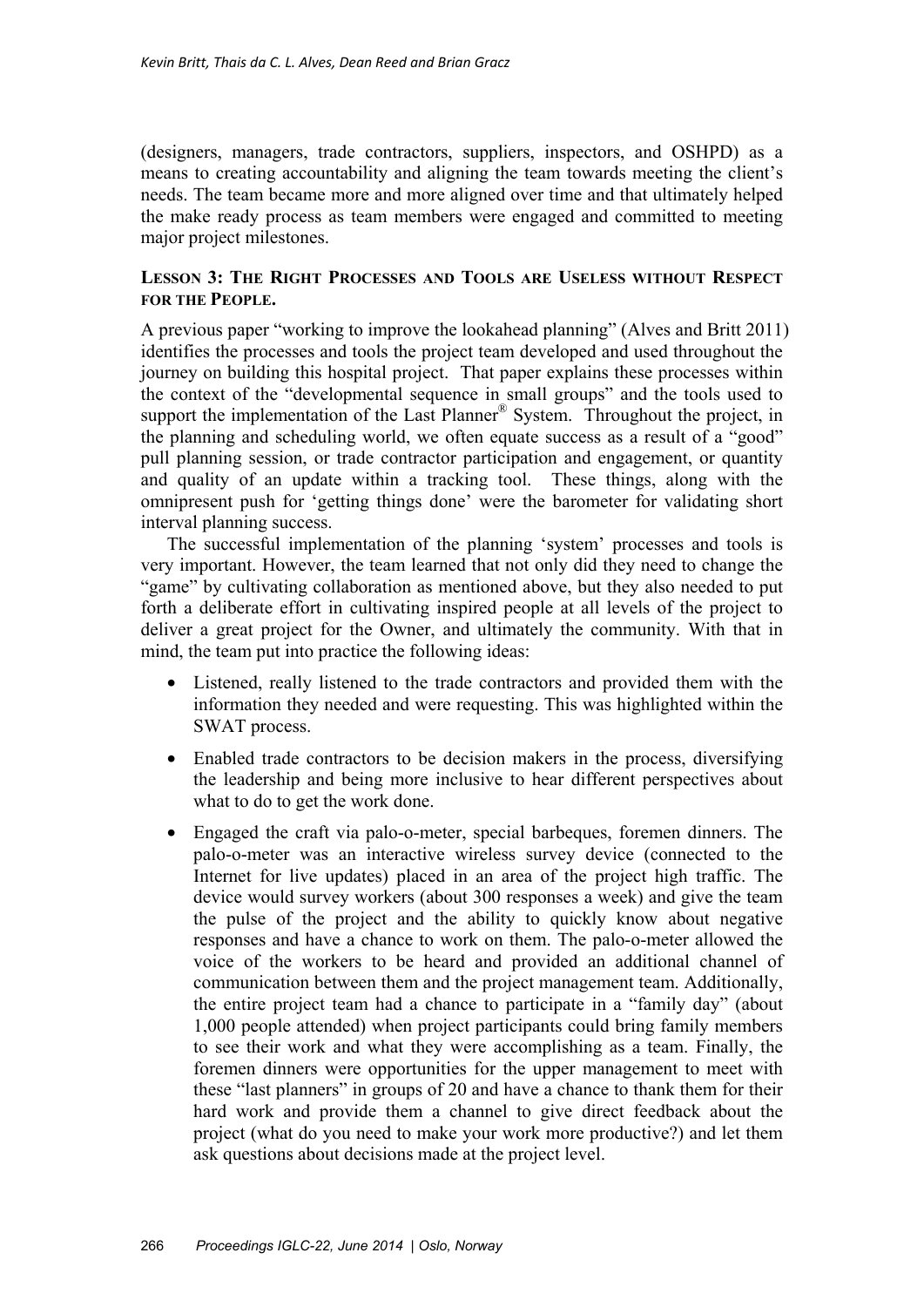#### **LESSON 4: CREATE A CULTURE TO PROMOTE CONTINUOUS IMPROVEMENT**

The culture within the High Performing Team on the project significantly strived for and embraced continuous improvement amongst the craft and stakeholders. Everyone was empowered to provide ideas and offer insight to improve something and even implement their ideas and changes – even if additional funds were required. This was very much a KEY to the project success. Leaders inspired craft, encouraged collaboration, and harvested ideas while financing improvement innovations and mostly anything to get the right tools to the right people.

Lesson 5: Understand the Team's Needs to Create Pull and Reduce Cycle Times through the SWAT Process.

As the team become more aligned, the make ready process evolved and the prioritization of roadblocks to be removed became based on field needs and the reality encountered on site. An example was when the team was installing electrical rough-in at the operating rooms. The exact grounding design requirements were late to be issued to the field in a CO and the foreman had questions and input that would enable the already installed materials by code and original design to remain without additional costs. The team was able to meet with the foreman, designers and the inspectors of record to gain alignment and clarity around the issue, modify the documents accordingly, and issue the approved documents in time to meet the scheduled inspections. The mission of the SWAT process to create flow and streamline the communication process was vital to promote flow and allow trades to develop their work in a smooth fashion. RFIs and change orders were prioritized to promote flow, and people who were able to address the issues called for in these documents were going to the field (*gemba*) to see problems first hand. Taking those responsible for answering RFIs and COs to the field increased awareness and visibility to stakeholders, and created a sense of urgency to resolve problems that hampered production. The practice also reduced the cycle time between detection and correction of problems that had more impact in the production value stream and could hamper the creation of flow.

### **CONCLUSIONS**

A case outlining how the make ready process evolved in a large and complex hospital project was described and the lessons learned by the team were discussed. The CM team started work in this project by defining the project's mission and core values, and by surveying key players to define a plan to move forward. These activities helped the team to understand value for the client and project participants and to align stakeholders to meet major milestones and deliver the project as expected.

Main lessons learned included the importance of listening to project participants to promote alignment, respecting/valuing people and their contributions. Additionally, working to promote pull based on clients' needs, and the creation of a culture to pursuit continuous improvement were also essential lessons learned by the team.